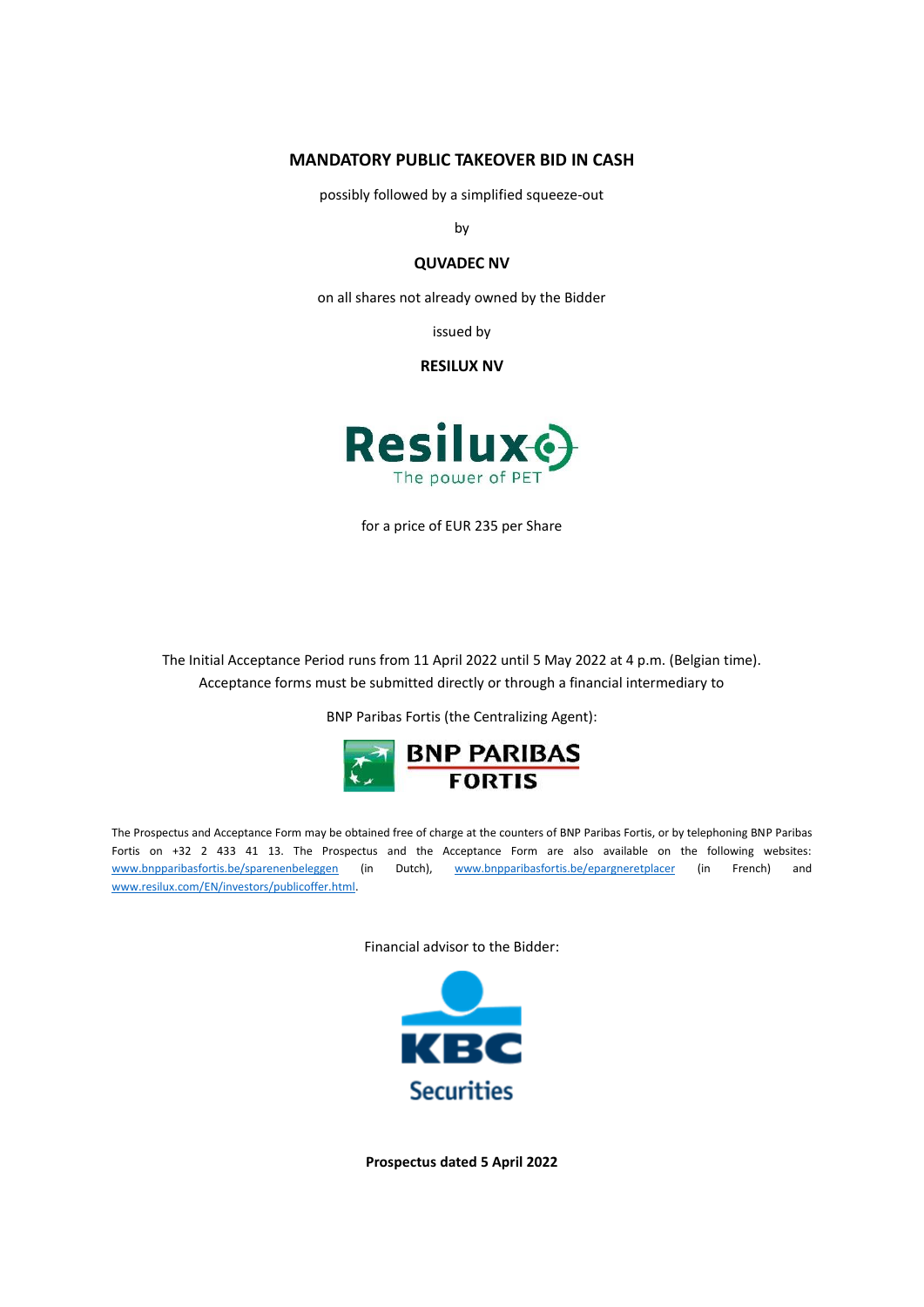# **IMPORTANT NOTIFICATION WITH RESPECT TO THIS ENGLISH VERSION OF THE SUMMARY OF THE PROSPECTUS**

This English version of the summary of the Prospectus is a translation of the official Dutch version of the summary of the Prospectus, as approved by the FSMA on 5 April 2022.

The persons that are responsible for the content of the Prospectus in accordance with article 21, §1 of the Takeover Law are also responsible for the content of the versions of the summary of the Prospectus that are a translation of the version that has been approved by the FSMA.

# **Notification**

*This summary should be read by way of introduction to the Prospectus. It should be read together with, and is qualified in its entirety by, the more detailed information contained elsewhere in the Prospectus. Any decision to accept the Bid should be based on a full and thorough examination of the entire Prospectus.*

*No one shall be held civilly liable solely on the basis of this summary or its translation, except if its content is misleading, inaccurate or inconsistent when read together with the other parts of the Prospectus.*

*Any capitalised terms used in this summary and that are not expressly defined herein, shall have the meaning given to them in the Prospectus.*

# **Bidder**

The Bidder is Quvadec NV, a limited liability company (*naamloze vennootschap*) under Belgian law, having its registered office at Damstraat 4, 9230 Wetteren (Belgium) and registered with the Crossroads Bank for Enterprises under company number 0780.702.124 (RLE Ghent, division Dendermonde). On 30 March 2022, the Bidder is the direct owner of 1,200,598 shares (or 59.86%) in the Target. The management of this shareholding in the Target constitutes the main activity of the Bidder.

The shares in the Bidder are owned by Quva NV (85%) and Valuedec NV (15%). Quva NV controls the Bidder. In accordance with article 3, §2 of the Takeover Act, the Bidder acts in concert with Quva NV and with the Target and its subsidiaries, as they are affiliated persons within the meaning of article 1:20 of the Belgian Companies and Associations Code.

As Valuedec NV benefits from some limited negative control rights at the level of the Bidder, which only serve to protect its financial interests, this could possibly be interpreted as acting in concert with Quva NV and therefore a declaration of acting in concert has been made to the extent necessary.

# **Target**

The Target is Resilux NV, a limited liability company (*naamloze vennootschap*) under Belgian law, having its registered office at Damstraat 4, 9230 Wetteren (Belgium) and registered with the Crossroads Bank for Enterprises under company number 0447.354.397 (RLE Ghent, division Dendermonde). The shares of the Target are admitted to trading on the regulated market of Euronext Brussels under ISIN code BE0003707214 and with symbol "RES".

Resilux is a major producer of PET (polyethylene terephthalate) packaging in the form of preforms and bottles. Resilux produces these preforms and bottles using patented production and process techniques for various applications.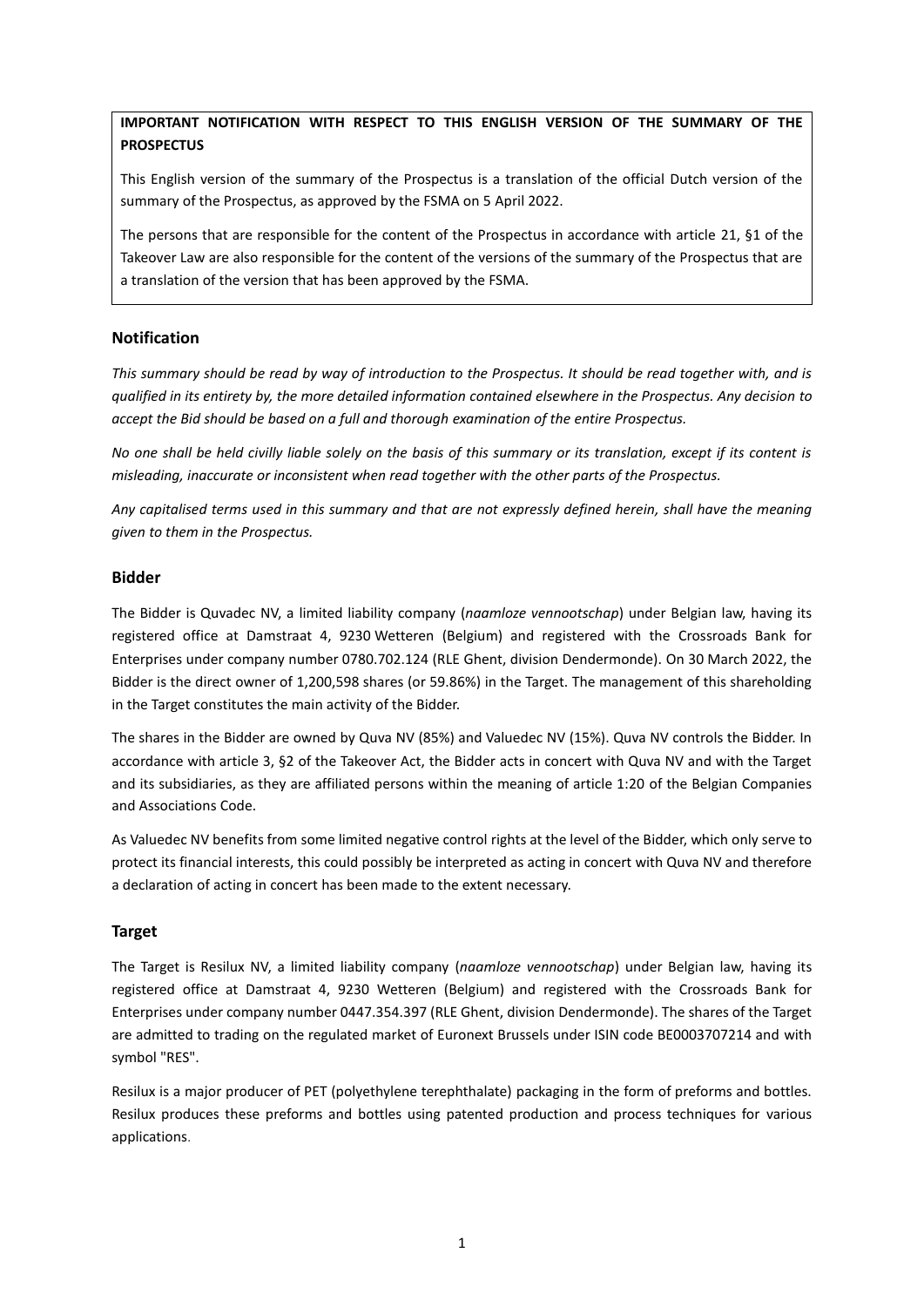# **Characteristics of the Bid**

# **Background to the Bid**

On 25 November 2021, the Bidder (at the time still a company in formation) and Quva NV entered into a share purchase agreement with the De Cuyper family and certain persons affiliated with them for the sale/purchase of 1,153,484 shares (or 57.51%) in the Target. The purchase price paid by the Bidder per share is equal to the Bid Price (*i.e.* EUR 235).

The realisation of the share transfer took place on 14 February 2022. On that date, the Bidder exceeded the threshold of owning 30% of the securities with voting rights in the Target. In accordance with article 5 of the Takeover Law and article 50 of the Takeover Decree, the Bidder must therefore launch a mandatory public takeover bid on all outstanding shares in the Target.

## **Nature and purpose of the Bid**

The Bid is a mandatory public takeover bid made in accordance with Chapter III of the Takeover Decree. The Bid is a cash takeover bid.

The Bid relates to all 852,119 shares (or 42.49%) in the Target which were not yet held by the Bidder on the date on which the mandatory bid obligation arose (i.e. 14 February 2022). Between 14 February 2022 and 30 March 2022, the Bidder has already acquired a total of 47,114 shares (or 2.35%) in the Target outside the Bid.<sup>1</sup>

If the Bidder owns at least 95% of the shares in the Target after an Acceptance Period, the Bidder will then launch a simplified squeeze-out offer in accordance with article 7:82; §1 of the Belgian Companies and Associations Code and articles 42 and 43 *juncto* article 57 of the Takeover Decree.

## **Bid price and payment**

The Bid Price per share amounts to EUR 235.

The Bidder shall pay the Bid Price to the Shareholders who have validly tendered their Shares during the Initial Acceptance Period within ten Business Days following the announcement of the results of the Initial Acceptance Period.

If there are subsequent Acceptance Periods due to one (or more) reopenings of the Bid, the Bidder shall pay the Bid Price within ten Business Days following the announcement of the results of the relevant subsequent Acceptance Period(s).

## **Conditions of the Bid**

The Bid is unconditional.

## **Initial Acceptance Period; indicative timetable**

The Initial Acceptance Period runs from 11 April 2022 until 5 May 2022 at 4 p.m. (Belgian time).

*Indicative timetable*

| Event             | (Anticipated) date |
|-------------------|--------------------|
| Announcement date | 25 November 2021   |

<sup>&</sup>lt;sup>1</sup> The Bidder reserves the right to continue to acquire Shares outside the Bid at a price not higher than the Bid Price during the Bid Period. Additional purchases of Shares by the Bidder (including purchases outside the Bid) are published daily on the FSMA website[: https://www.fsma.be/nl/transactions-opa.](https://www.fsma.be/nl/transactions-opa)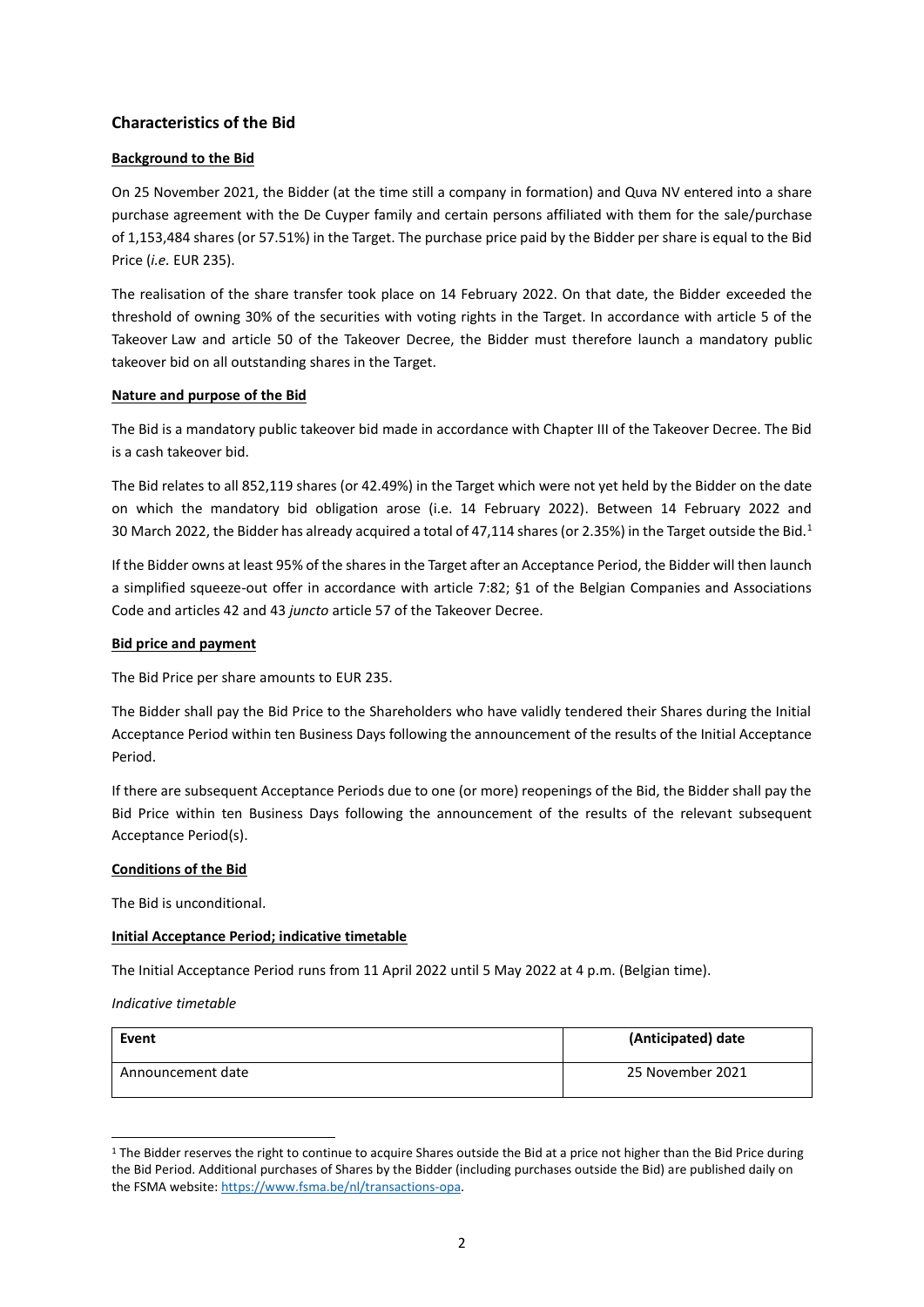| Formal filing of the Bid to the FSMA                                      | 17 February 2022 |
|---------------------------------------------------------------------------|------------------|
| Public announcement of the Bid by the FSMA                                | 17 February 2022 |
| Approval of the Prospectus by the FSMA                                    | 5 April 2022     |
| Approval of the response memorandum by the FSMA                           | 5 April 2022     |
| Publication of the Prospectus                                             | 6 April 2022     |
| Opening of the Initial Acceptance Period                                  | 11 April 2022    |
| Closing of the Initial Acceptance Period                                  | 5 May 2022       |
| Announcement of the results of the Initial Acceptance Period              | 9 May 2022       |
| <b>Initial Settlement Date</b>                                            | 16 May 2022      |
| Reopening of the Bid, either (i) mandatory, (ii) voluntary, or (iii) as a | 17 May 2022      |
| Squeeze-Out                                                               |                  |
| Closing of the Acceptance Period of the reopening                         | 31 May 2022      |
| First possible date of delisting (if the reopening takes the form of a    | 1 June 2022      |
| Squeeze-Out)                                                              |                  |
| Announcement of the results of the reopening                              | 3 June 2022      |
| Settlement date of the reopening                                          | 10 June 2022     |
| Reopening of the Bid as a Squeeze-Out (if the previous reopening does     | 13 June 2022     |
| not already take the form of a Squeeze-Out)                               |                  |
| Closing of the Acceptance Period of the Squeeze-Out                       | 4 July 2022      |
| Announcement of the results of the Squeeze-Out                            | 7 July 2022      |
| Settlement Date of the Squeeze-Out                                        | 14 July 2022     |

If any of the dates as set out in the timetable is amended, the Shareholders will be informed of these amendment(s) by means of a press release that will also be made available on the following websites: on the website of the Centralizing Agent [\(www.bnpparibasfortis.be/sparenenbeleggen](http://www.bnpparibasfortis.be/sparenenbeleggen) (in Dutch) and [www.bnpparibasfortis.be/epargneretplacer](http://www.bnpparibasfortis.be/epargneretplacer) (in French) and on the website of the Target [\(www.resilux.com/EN/investors/publicoffer.html\)](https://eur01.safelinks.protection.outlook.com/?url=https%3A%2F%2Furldefense.com%2Fv3%2F__https%3A%2Fwww.resilux.com%2FEN%2Finvestors%2Fpublicoffer.html__%3B!!Hj9Y_P0nvg!Eh_jyAc6tmRyP7pm4bQQYFbBulGbpU0roK0O4O8xR_wdnKmqVUljjJe4uvPFAjmMC3NJ4g%24&data=04%7C01%7Chenri.nelen%40argo-law.be%7Ce3224fb44cee41178ece08da1257ce64%7C40c9f0214c914d808f693ce92a744b07%7C0%7C0%7C637842465578544687%7CUnknown%7CTWFpbGZsb3d8eyJWIjoiMC4wLjAwMDAiLCJQIjoiV2luMzIiLCJBTiI6Ik1haWwiLCJXVCI6Mn0%3D%7C3000&sdata=o4qQL6eWOYUUyppFxfj0psIqoo3vOJWqRhvTBjRvVqk%3D&reserved=0).

## **Objectives and intentions of the Bidder**

## *Objectives of the Bidder*

In launching the Bid, the Bidder complies with its legal obligation under article 5 of the Takeover Law and article 50 of the Takeover Decree. Furthermore, the objective of the Bid is the acquisition of all shares in the Target by the Bidder and to obtain the delisting of the shares of the Target on the regulated market of Euronext Brussels.

The main reasons for this are the following:

Consistency of the investment strategy of the Bidder. The Bidder is, through its controlling shareholder Quva NV, an independent investment company that aims to create sustainable value by enabling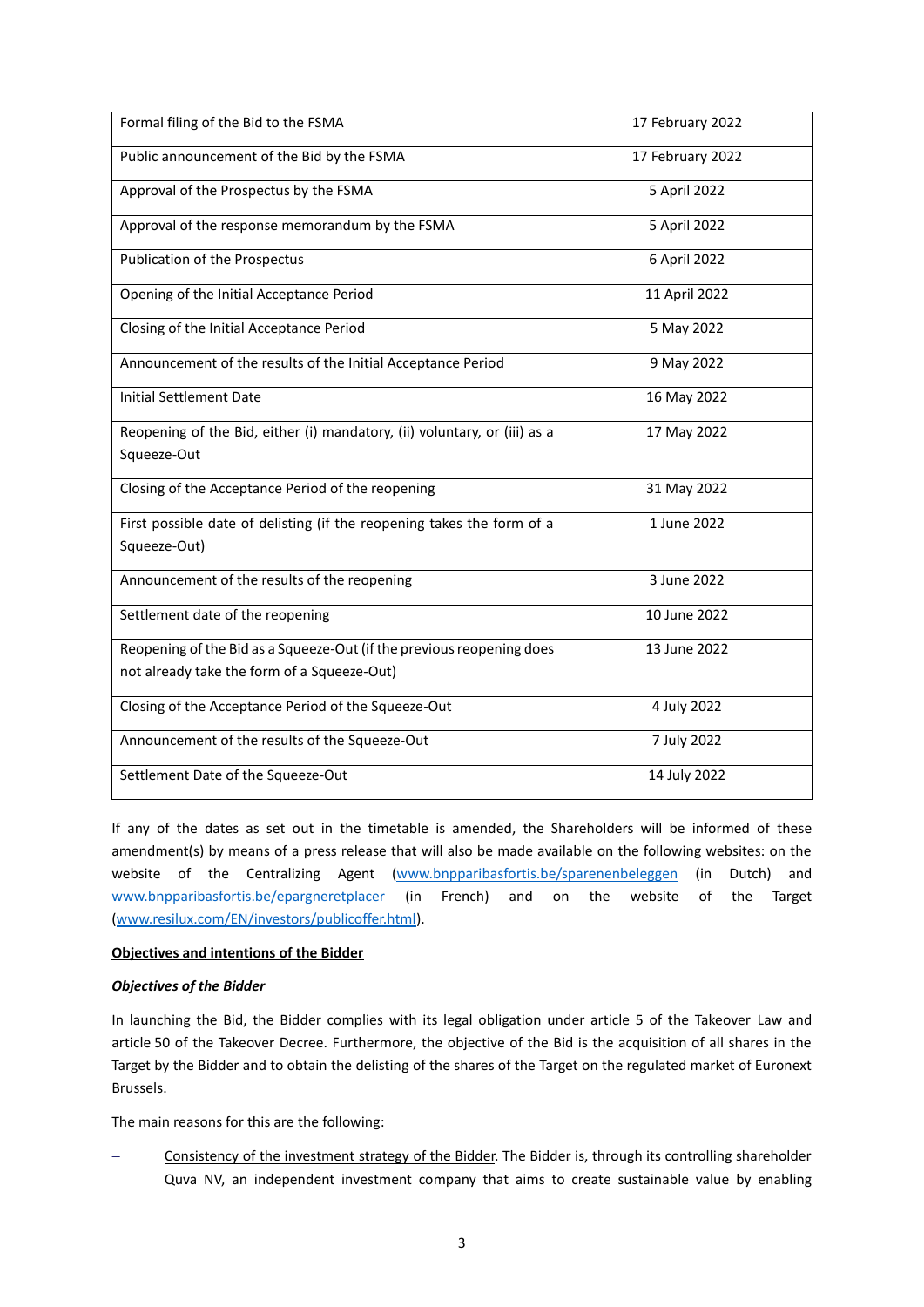companies to grow organically and strategically in the long term. The Bidder focuses on leading companies with headquarters in Europe (preferably Belgium) mainly active in the industrial sector. The acquisition of the Target fits in the investment strategy and vision of the Bidder considering (i) the (industrial) activities of the Target, (ii) the focus on sustainability, amongst others through its commitment to recycling, (iii) the proven track record of the Target, and (iv) the local anchoring of the Target.

- − Listing no longer opportune. The listing of the Target dates back to 1997 and was in response to the need for fresh capital. However, since then the situation of the Target as well as the financial markets has significantly changed. Given the changed shareholder structure and financing possibilities of the Target, the Bidder considers that it is no longer opportune for the Target to raise money from the public through the stock exchange. The status of a listed company also entails extensive information obligations. The Bidder believes that this high transparency entails a competitive disadvantage for the Target.
- − Limited appeal of the share. The appeal of the share is limited: (i) the market capitalisation of the Target is relatively small: EUR 339,949,708.5 at the Reference Date, (ii) the majority of the shares are held by the Bidder, limiting the free float to 36.92% on 30 March 2022, and (iii) the liquidity of the share is limited: per day on average only 549.3 shares were traded during the last 12 months up to and including the Reference Date.

### *Intentions of the Bidder*

Strategic plans. The Bidder expects that the Target will need to make substantial investments in the short term. Furthermore, the Bidder currently has no plans to change or restructure the Target's business. The shareholding in the Target will remain the Bidder's main asset.

Employment. The Bidder does not expect the Bid to have a substantial impact on the interests of the employees, on their employment conditions or on employment.

Delisting. It is the Bidder's intention to delist the shares of the Target from the regulated market of Euronext Brussels. This delisting will result in amendments to the Target's articles of association, its governance model and the composition of its governing body in order to bring them in line with what is customary in unlisted companies. In any event, the Bidder intends to amend the Target's articles of association to reflect the amended shareholding.

Dividend policy. The investment by the Bidder in the Target is not driven by the prospect of a fixed annual dividend. Therefore, the Bidder does not intend to continue the current dividend policy of the Target in the future.

Refinancing. The Bidder intends to carry out a refinancing after completion of the Bid, which will ensure that the Bidder will carry a substantially higher debt ratio on a consolidated basis than is currently the case for the Target. In accordance with the arrangements made in the Shareholders' Agreement, the level of debt on a consolidated basis will not exceed 2.5 times EBITDA, unless deviated from by special majority.

#### *Benefits to the Target and its Shareholders*

For the Shareholders, the main advantages are the Bid Price and the immediate liquidity opportunity that the Bid entails. In addition, the delisting would result in significant time and cost savings for the Target.

#### *Benefits for the Bidder and its shareholders*

The acquisition of all shares in the Target and the delisting of the shares of the Target on the regulated market of Euronext Brussels are the main advantages for the Bidder and its shareholders. As it is not the intention of the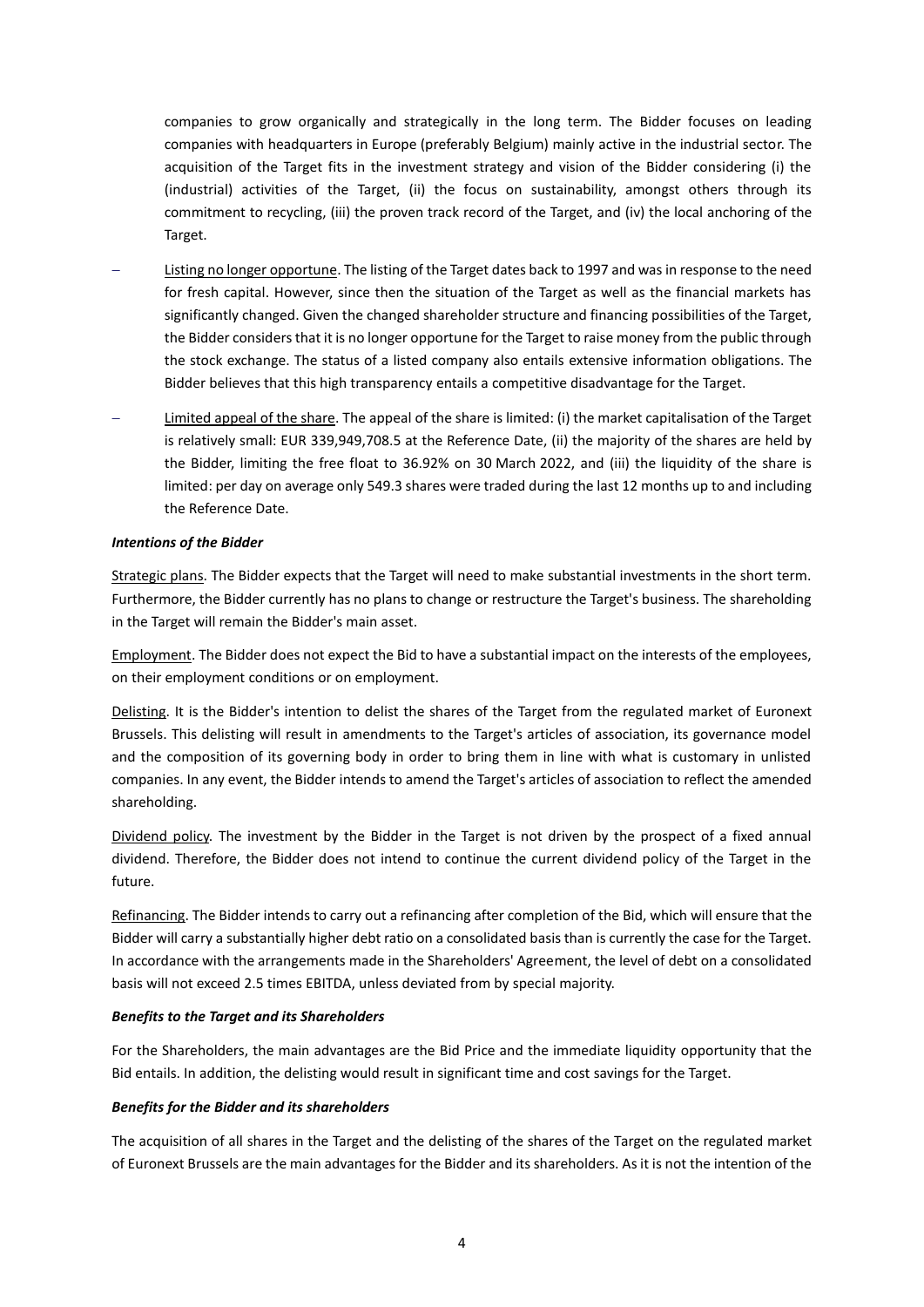Bidder to merge the activities of the Target with other participations of the Bidder or its shareholders, the Bidder does not expect any synergies.

# **Bid price**

# *Calculation of the Bid Price*

The Bid Price per Share amounts to EUR 235 in cash.

Article 53 of the Takeover Decree stipulates that the Bid Price must be at least equal to the higher of the following two amounts:

(i) The highest price paid for a share of the Target by the Bidder or a person acting in concert with the Bidder during a period of 12 months prior to the announcement of the Bid.

On 14 February 2022, the Bidder acquired 1,153,484 shares (or 57.51%) in the Target in accordance with the Share Purchase Agreement. The purchase price paid by the Bidder per share is equal to the Bid Price (*i.e.* EUR 235).

Between 14 February 2022 and 30 March 2022, the Bidder also acquired in total 47,114 shares (or 2.35%) in the Target outside the Bid through purchases on Euronext Brussels and alternative markets at a price not higher than the Bid Price (*i.e.* EUR 235).<sup>2</sup>

(ii) The weighted average of trading prices over the last 30 calendar days prior to the start of the mandatory public takeover bid.

The FSMA has granted the Bidder a derogation in relation to the above calculation period, in application of which the endpoint of the calculation period for the Bid will be on 25 November 2021 (the date on which the Bidder announced the signing of the Share Purchase Agreement) and not on 13 February 2022 (the day preceding the day on which the bid obligation finally arose).

This weighted average of the trading prices over the last 30 calendar days prior to the Announcement Date amounts to EUR 175.2 per Share.

As the amount in (i) is higher than the amount in (ii), the Bid is made at this higher amount. The Bid Price thus represents a premium of 34.1% to the weighted average of the trading prices over the last 30 calendar days preceding the Announcement Date and a premium of 38.6% as compared to the closing price on the Reference Date.

# *Reference framework for the valuation of the Shares*

Section 7.2.2 of the Prospectus provides a reference framework for the Bid Price using a number of valuation methods and reference points.

The football field diagram below provides a summary of the presented valuation analyses and reference points. The diagram shows that the Bid Price is above the various valuation ranges obtained using the retained valuation method, the reference points and the non-retained valuation method.

<sup>&</sup>lt;sup>2</sup> The Bidder reserves the right to continue to acquire Shares outside the Bid at a price not higher than the Bid Price during the Bid Period. Additional purchases of Shares by the Bidder (including purchases outside the Bid) are published daily on the FSMA website[: https://www.fsma.be/nl/transactions-opa.](https://www.fsma.be/nl/transactions-opa)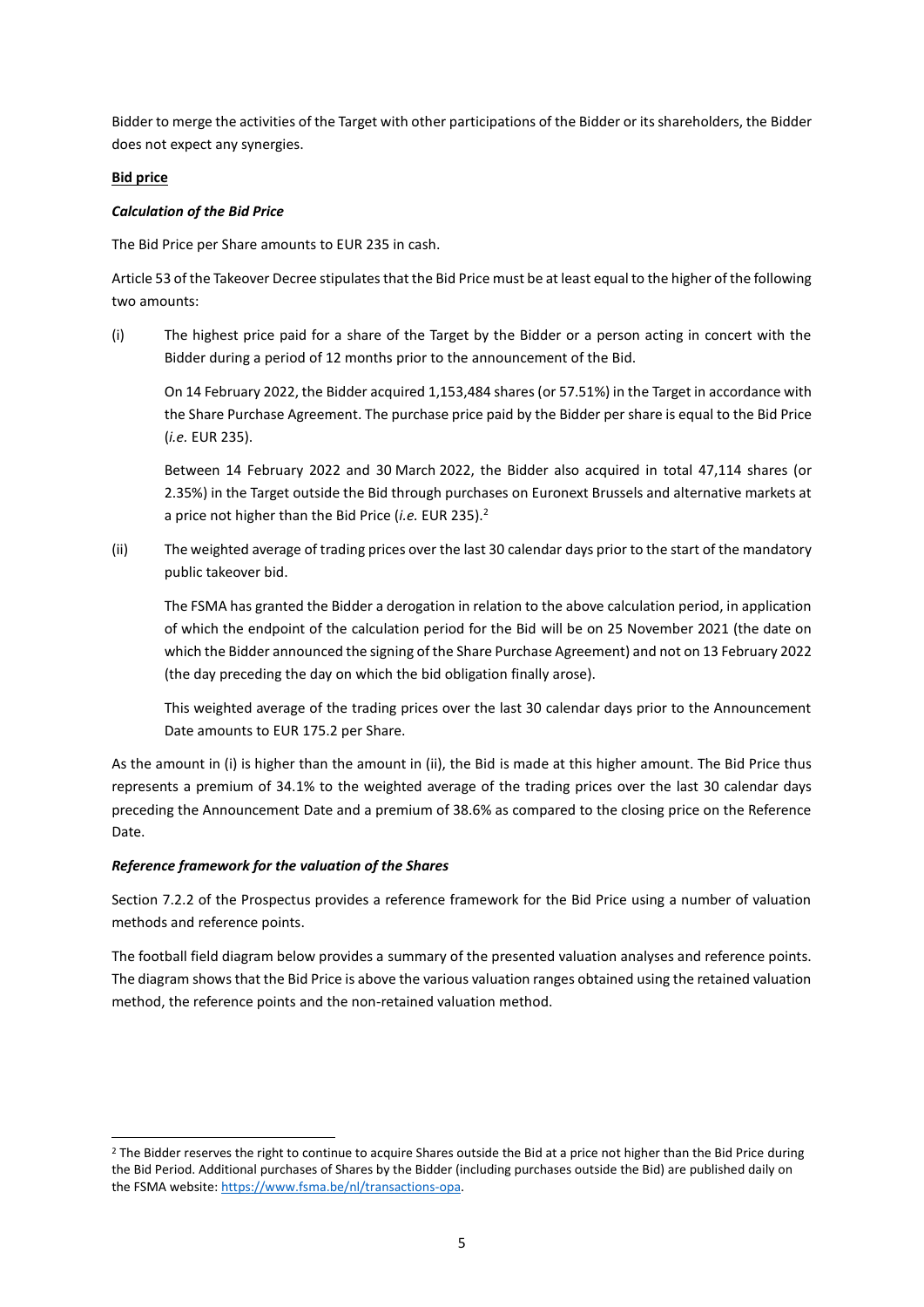

# **Football field diagram<sup>3</sup>**

<sup>&</sup>lt;sup>3</sup> CTA (Comparable Trading Analysis) shows the analysis on similar listed companies, PTA (Precedent Transaction Analysis) shows the analysis on similar previous transactions.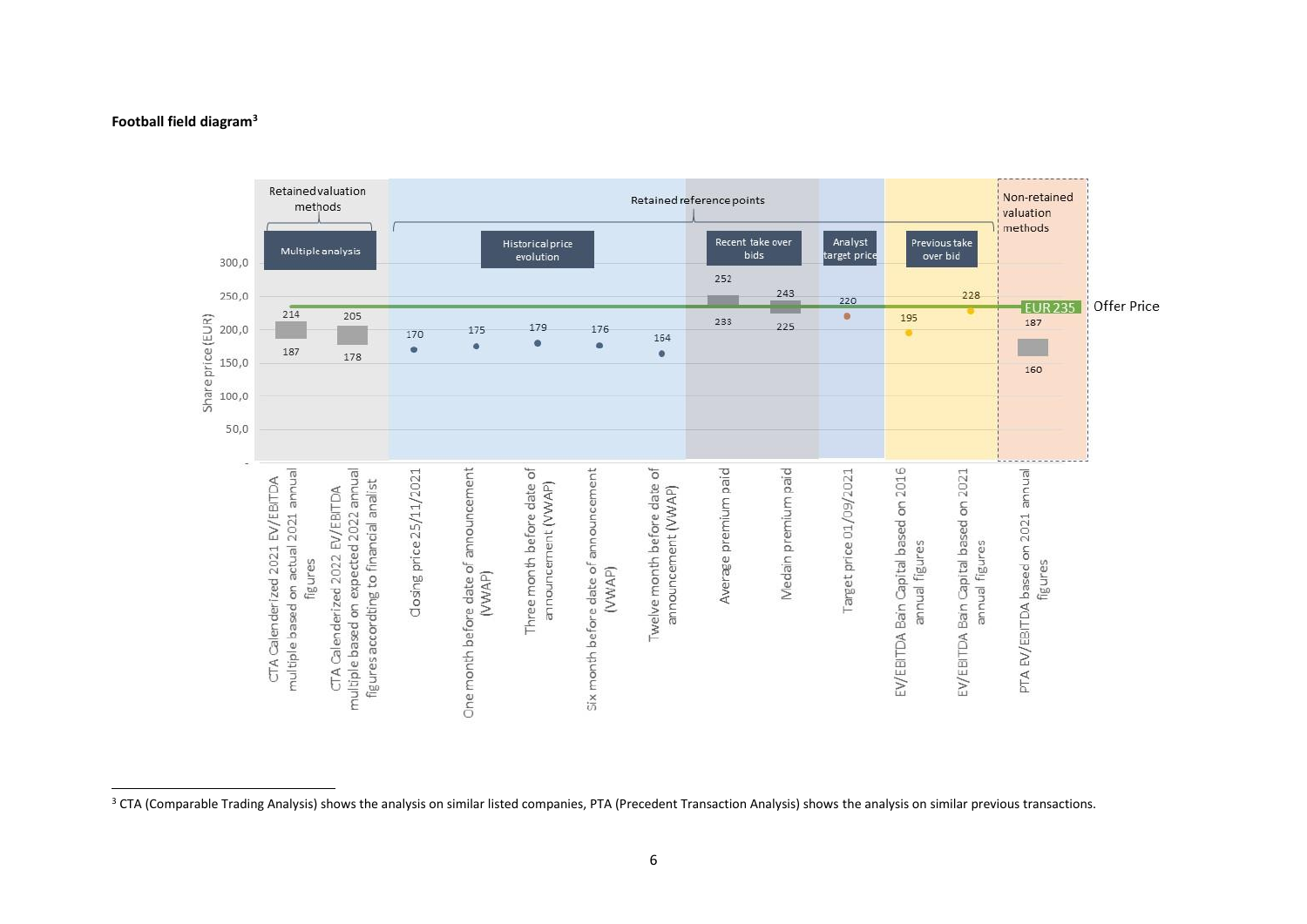The table below provides an overview of the valuation methods and reference points with respective premiums/(discounts) to the Bid Price.

### **Overview of valuation methods and reference points**

| <b>Retained valuation methods</b>                                                                              | <b>Share price (EUR)</b> |          |       | <b>Premium/(Discount)</b><br><b>Offer Price EUR 235</b> |          |       |  |
|----------------------------------------------------------------------------------------------------------------|--------------------------|----------|-------|---------------------------------------------------------|----------|-------|--|
|                                                                                                                | Low                      | Mid/VWAP | High  | Low                                                     | Mid/VWAP | High  |  |
| Multiples of comparable trading companies                                                                      |                          |          |       |                                                         |          |       |  |
| Calendarized 2021 EV/EBITDA multiple applied to actual<br>2021 annual figures                                  | 187.1                    | 200.3    | 213,6 | 25.6%                                                   | 17.3%    | 10,0% |  |
| Calendarized 2022 EV/EBITDA multiple applied to expected<br>2022 annual figures according to financial analyst | 177.6                    | 191,3    | 205,1 | 32.3%                                                   | 22,8%    | 14,6% |  |

| <b>Reference points</b>                                          |       | Share price (EUR) |       |      | <b>Premium/(Discount)</b><br><b>Offer Price EUR 235</b> |         |  |  |
|------------------------------------------------------------------|-------|-------------------|-------|------|---------------------------------------------------------|---------|--|--|
|                                                                  | Low   | Mid/VWAP          | High  | Low  | Mid/VWAP                                                | High    |  |  |
| Historic share price evolution                                   |       |                   |       |      |                                                         |         |  |  |
| Closing price 25/11/2021                                         |       | 169,5             |       |      | 38,6%                                                   |         |  |  |
| One month before date of announcement (VWAP)                     |       | 175,2             |       |      | 34,1%                                                   |         |  |  |
| Three month before date of announcement (VWAP)                   |       | 179,5             |       |      | 31,0%                                                   |         |  |  |
| Six month before date of announcement (VWAP)                     |       | 176,5             |       |      | 33,2%                                                   |         |  |  |
| Twelve month before date of announcement (VWAP)                  |       | 163,9             |       |      | 43,4%                                                   |         |  |  |
| Recent mandatory public takeover bids - Euronext Brussels        |       |                   |       |      |                                                         |         |  |  |
| Average premium paid                                             | 232,6 | 243,0             | 252,5 | 1,0% | (3,3%)                                                  | (6,9%   |  |  |
| Median premium paid                                              | 225,1 | 237,2             | 243,3 | 4,4% | (0.9%                                                   | (3,4% ) |  |  |
| <b>Target price financial analyst</b>                            |       |                   |       |      |                                                         |         |  |  |
| Target price 01/09/2021                                          |       | 220,0             |       |      | 6,8%                                                    |         |  |  |
| Previous pubic take-over bid                                     |       |                   |       |      |                                                         |         |  |  |
|                                                                  |       |                   |       |      |                                                         |         |  |  |
| EV/EBITDA Bain Capital based on 2016 annual figures <sup>1</sup> |       | 195,0             |       |      | 20,5%                                                   |         |  |  |

| Non-retained valuation methods              | Share price (EUR) |          |       | Premium/(Discount)<br><b>Offer Price EUR 235</b> |          |       |
|---------------------------------------------|-------------------|----------|-------|--------------------------------------------------|----------|-------|
|                                             | Low               | Mid/VWAP | High  | Low                                              | Mid/VWAP | High  |
| <b>Multiples from previous transactions</b> |                   |          |       |                                                  |          |       |
| EV/EBITDA based on 2021 annual figures      | 160,3             | 173,5    | 186,8 | 46.6%                                            | 35.4%    | 25,8% |

(1) Uses the 2016 annual figures, normalised for the sale of the Airolux joint venture.

The Bid Price amounts to EUR 235 in cash per Share. Based on the valuation multiples of comparable listed companies, the Bid Price represents:

- (i) a premium of 17.3% to the median EV/EBITDA multiple observed for comparable listed companies on the basis of the calendarized 2021 annual results, applied to the 2021 annual results of the Target;
- (ii) a premium of 22.8% on the median EV/EBITDA multiple observed for comparable listed companies on the basis of the calendarized expected 2022 annual results, applied to the expected 2022 results according to the financial analyst.